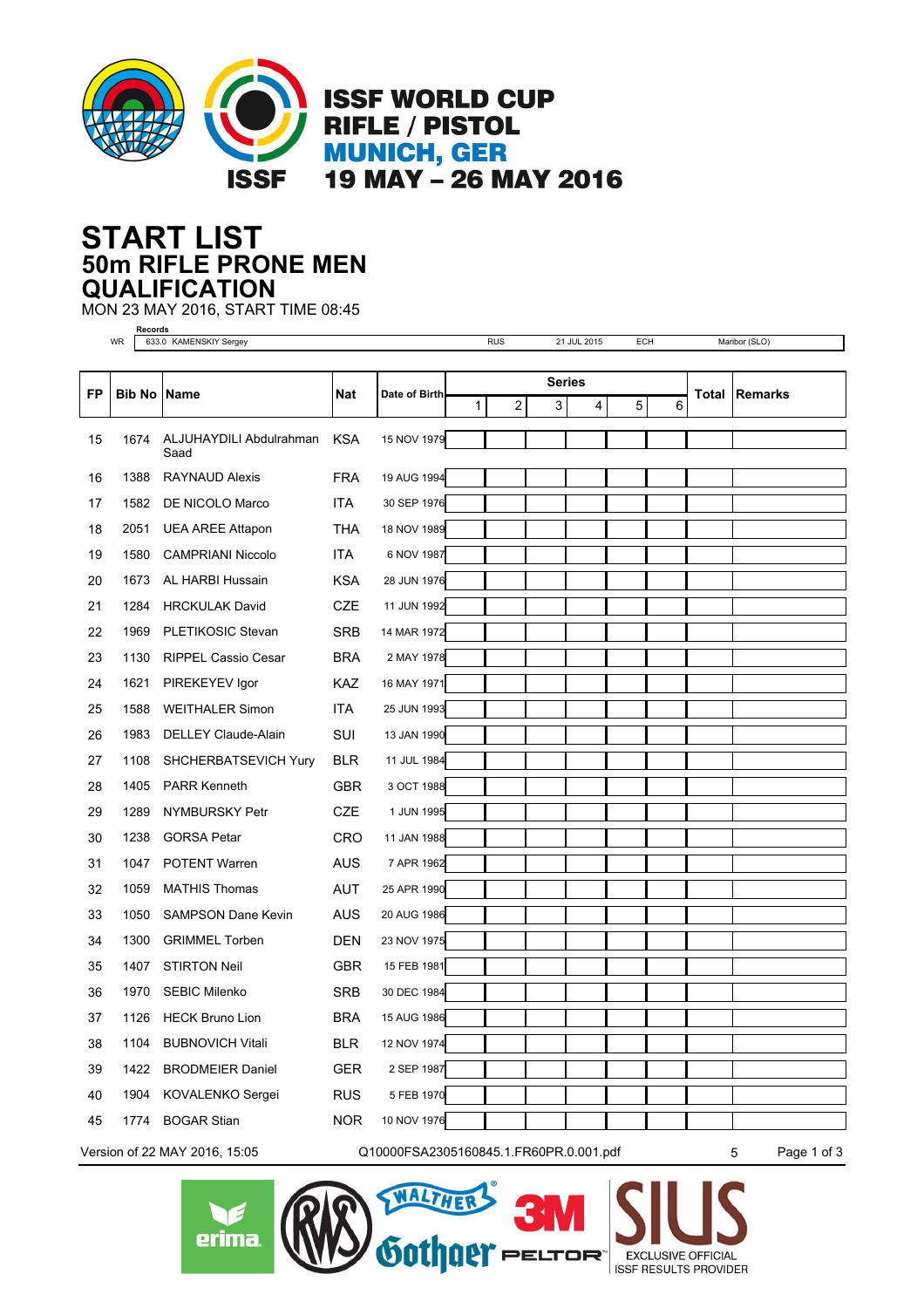| <b>FP</b> | <b>Bib No</b> | <b>Name</b>                       | Nat        | Date of Birth                          | <b>Series</b> |                |   |   |   | Total | Remarks |                  |
|-----------|---------------|-----------------------------------|------------|----------------------------------------|---------------|----------------|---|---|---|-------|---------|------------------|
|           |               |                                   |            |                                        | 1             | $\overline{2}$ | 3 | 4 | 5 | 6     |         |                  |
| 46        | 1609          | YAMASHITA Toshikazu               | <b>JPN</b> | 21 FEB 1977                            |               |                |   |   |   |       |         |                  |
| 47        | 1571          | <b>STARIK Guy</b>                 | <b>ISR</b> | 3 MAY 1965                             |               |                |   |   |   |       |         |                  |
| 48        | 1307          | <b>THOMSEN Kristian</b>           | <b>DEN</b> | 28 NOV 1995                            |               |                |   |   |   |       |         |                  |
| 49        | 1221          | ZHAO Shengbo                      | <b>CHN</b> | 14 APR 1982                            |               |                |   |   |   |       |         |                  |
| 50        | 2123          | SUKHORUKOV Yuriy                  | <b>UKR</b> | 29 MAR 1968                            |               |                |   |   |   |       |         |                  |
| 51        | 1107          | <b>MARTYNOV Sergei</b>            | <b>BLR</b> | 18 MAY 1968                            |               |                |   |   |   |       |         |                  |
| 52        | 2002          | <b>BALAZ Zoltan</b>               | <b>SVK</b> | 11 DEC 1984                            |               |                |   |   |   |       |         |                  |
| 53        | 1926          | LIM Zhong Xian                    | <b>SIN</b> | 24 OCT 1988                            |               |                |   |   |   |       |         |                  |
| 54        | 1840          | JASIECKI Bartosz Eugeniusz POL    |            | 29 NOV 1990                            |               |                |   |   |   |       |         |                  |
| 55        | 1809          | <b>ALKHATRI Hamed Said</b>        | <b>OMA</b> | 24 MAY 1985                            |               |                |   |   |   |       |         |                  |
| 56        | 1644          | KIM Jonghyun                      | <b>KOR</b> | 21 JUL 1985                            |               |                |   |   |   |       |         |                  |
| 57        | 1845          | <b>MIGALA Dawid</b>               | POL.       | 1 DEC 1977                             |               |                |   |   |   |       |         |                  |
| 58        | 2140          | <b>MCPHAIL Michael</b>            | <b>USA</b> | 15 DEC 1981                            |               |                |   |   |   |       |         |                  |
| 59        | 1482          | <b>SIDI Peter</b>                 | <b>HUN</b> | 11 SEP 1978                            |               |                |   |   |   |       |         |                  |
| 60        | 1200          | CAO Yifei                         | <b>CHN</b> | 20 MAY 1988                            |               |                |   |   |   |       |         |                  |
| 61        | 1775          | <b>BREKNE Odd Arne</b>            | <b>NOR</b> | 1 SEP 1984                             |               |                |   |   |   |       |         |                  |
| 62        | 1237          | <b>DURKOVIC Bojan</b>             | <b>CRO</b> | 17 OCT 1989                            |               |                |   |   |   |       |         |                  |
| 63        | 1991          | LOCHBIHLER Jan                    | SUI        | 3 MAR 1992                             |               |                |   |   |   |       |         |                  |
| 64        | 1617          | <b>KLEIMYONOV Alexey</b>          | KAZ        | 9 JAN 1984                             |               |                |   |   |   |       |         |                  |
| 65        | 1181          | <b>SYCH Grzegorz</b>              | CAN        | 5 DEC 1968                             |               |                |   |   |   |       |         |                  |
| 66        | 2137          | <b>EMMONS Matthew</b>             | <b>USA</b> | 5 APR 1981                             |               |                |   |   |   |       |         |                  |
| 67        | 1987          | <b>GREUTER Sandro</b>             | SUI        | 25 FEB 1993                            |               |                |   |   |   |       |         |                  |
| 68        | 1648          | <b>KWON Juncheol</b>              | <b>KOR</b> | 16 NOV 1988                            |               |                |   |   |   |       |         |                  |
| 69        | 1623          | <b>YURKOV Yuriy</b>               | KAZ        | 11 MAR 1983                            |               |                |   |   |   |       |         |                  |
| 70        | 1155          | <b>ZAMAN Salman</b>               | <b>BRN</b> | 2 OCT 1979                             |               |                |   |   |   |       |         |                  |
| 71        | 1848          | <b>PIETRUK Pawel</b>              | POL        | 7 OCT 1990                             |               |                |   |   |   |       |         |                  |
| 72        | 1516          | <b>NARANG Gagan</b>               | <b>IND</b> | 6 MAY 1983                             |               |                |   |   |   |       |         |                  |
| 73        | 1384          | <b>GRAFF Cyril</b>                | <b>FRA</b> | 11 SEP 1980                            |               |                |   |   |   |       |         |                  |
| 74        | 1719          | SUPARDI Nik Muhammad A<br>Imullah | <b>MAS</b> | 10 SEP 1993                            |               |                |   |   |   |       |         |                  |
| 75        | 2125          | <b>TSARKOV Oleh</b>               | <b>UKR</b> | 22 MAR 1988                            |               |                |   |   |   |       |         |                  |
| 76        | 1972          | <b>STEFANOVIC Milutin</b>         | SRB        | 23 JAN 1985                            |               |                |   |   |   |       |         |                  |
| 77        | 1776          | <b>BRYHN Ole Kristian</b>         | <b>NOR</b> | 1 MAY 1989                             |               |                |   |   |   |       |         |                  |
| 78        | 1064          | <b>RUMPLER Gernot</b>             | AUT        | 21 FEB 1994                            |               |                |   |   |   |       |         |                  |
| 79        | 1396          | <b>ANDREWS Jonathan Paul</b>      | GBR        | 22 JAN 1983                            |               |                |   |   |   |       |         |                  |
| 80        | 1435          | <b>JUNGHAENEL Henri</b>           | <b>GER</b> | 5 FEB 1988                             |               |                |   |   |   |       |         |                  |
| 81        | 1484          | <b>SZABIAN Norbert</b>            | <b>HUN</b> | 24 SEP 1982                            |               |                |   |   |   |       |         |                  |
| 82        | 1369          | KURKI Juho                        | <b>FIN</b> | 20 DEC 1991                            |               |                |   |   |   |       |         |                  |
| 83        | 1438          | <b>KAULICH Christoph</b>          | <b>GER</b> | 11 OCT 1994                            |               |                |   |   |   |       |         |                  |
| 84        | 2160          | IEMMA HERNANDEZ Julio             | <b>VEN</b> | 31 JUL 1984                            |               |                |   |   |   |       |         |                  |
| Cesar     |               |                                   |            |                                        |               |                |   |   |   |       |         |                  |
|           |               | Version of 22 MAY 2016, 15:05     |            | Q10000FSA2305160845.1.FR60PR.0.001.pdf |               |                |   |   |   |       |         | Page 2 of 3<br>5 |

 $\epsilon$ <br>erima